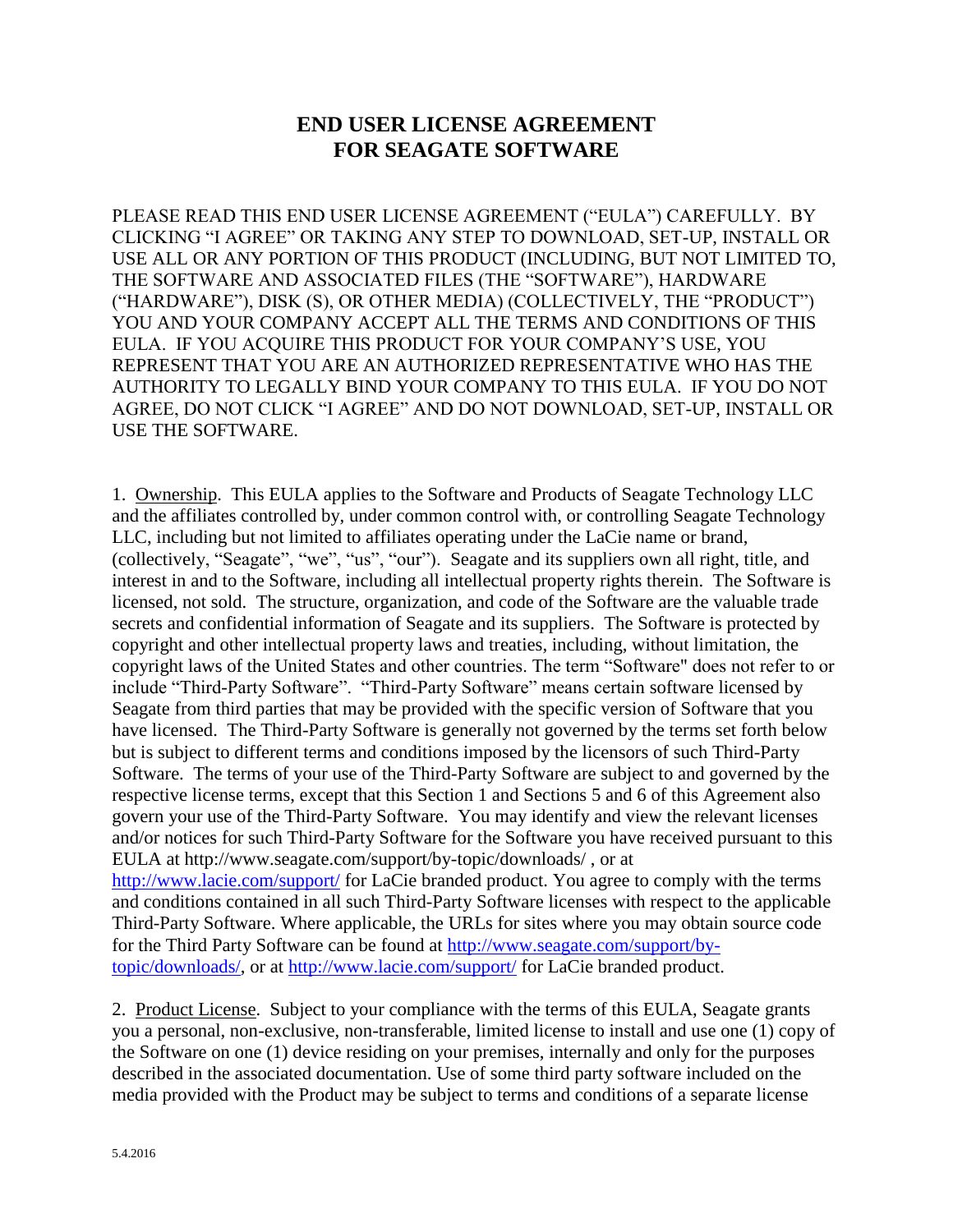agreement; this license agreement may be contained in a "Read Me" file located on the media that accompanies that Product. The Software includes components that enable you to link to and use certain services provided by third parties ("Third Party Services"). Your use of the Third Party Services is subject to your agreement with the applicable third party service provider. Except as expressly stated herein, this EULA does not grant you any intellectual property rights in the Product. Seagate and its suppliers reserve all rights not expressly granted to you. There are no implied rights.

2.1 Software. You are also permitted to make a single copy of the Software strictly for backup and disaster recovery purposes. You may not alter or modify the Software or create a new installer for the Software. The Software is licensed and distributed by Seagate for use with its storage products only, and may not be used with non-Seagate storage product.

- 3. Restrictions. You are not licensed to do any of the following:
	- a. Create derivative works based on the Product or any part or component thereof, including, but not limited to, the Software;
	- b. Reproduce the Product, in whole or in part;
	- c. Except as expressly authorized by Section 11 below, sell, assign, license, disclose, or otherwise transfer or make available the Product, in whole or in part, to any third party;
	- d. Alter, translate, decompile, or attempt to reverse engineer the Product or any part or component thereof, except and only to the extent that such activity is expressly permitted by applicable law notwithstanding this contractual prohibition;
	- e. Use the Product to provide services to third parties;
	- f. Take any actions that would cause the Software to become subject to any open source license agreement if it is not already subject to such an agreement; and
	- g. Remove or alter any proprietary notices or marks on the Product.

4. Updates. If you receive an update or an upgrade to, or a new version of, any Software ("Update") you must possess a valid license to the previous version in order to use the Update. All Updates provided to you shall be subject to the terms and conditions of this EULA. If you receive an Update, you may continue to use the previous version(s) of the Software in your possession, custody or control. Seagate shall have no obligation to support the previous versions of the Software upon availability of an Update. Seagate has no obligation to provide support, maintenance, Updates, or modifications under this EULA.

5. NO WARRANTY. THE PRODUCT AND THE THIRD-PARTY SOFTWARE ARE OFFERED ON AN "AS-IS" BASIS AND NO WARRANTY, EITHER EXPRESS OR IMPLIED, IS GIVEN. SEAGATE AND ITS SUPPLIERS EXPRESSLY DISCLAIM ALL WARRANTIES OF ANY KIND, WHETHER STATUTORY, EXPRESS OR IMPLIED, INCLUDING, BUT NOT LIMITED TO, IMPLIED WARRANTIES OF MERCHANTABILITY, FITNESS FOR A PARTICULAR PURPOSE AND NON-INFRINGEMENT. SEAGATE DOES NOT PROVIDE THE THIRD PARTY SERVICES AND MAKES NO WARRANTIES WITH RESPECT TO THE THIRD PARTY SERVICES. YOUR USE OF THE THIRD PARTY SERVICES IS AT YOUR RISK.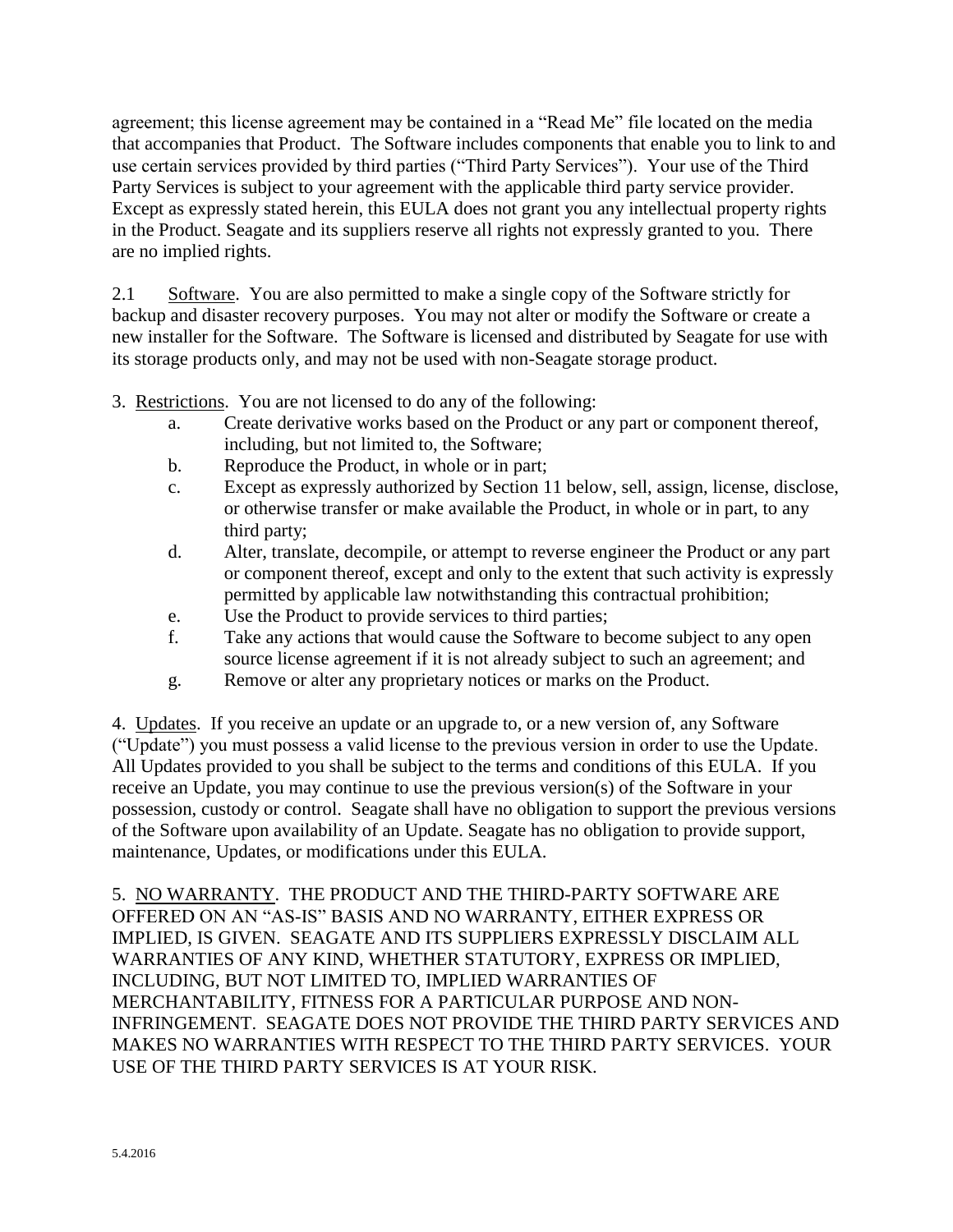6. EXCLUSION OF INCIDENTAL, CONSEQUENTIAL, AND CERTAIN OTHER DAMAGES. TO THE MAXIMUM EXTENT PERMITTED BY APPLICABLE LAW, IN NO EVENT SHALL SEAGATE OR ITS LICENSORS OR SUPPLIERS BE LIABLE FOR ANY SPECIAL, INCIDENTAL, PUNITIVE, INDIRECT, OR CONSEQUENTIAL DAMAGES WHATSOEVER (INCLUDING, BUT NOT LIMITED TO, DAMAGES FOR LOSS OF PROFITS OR CONFIDENTIAL OR OTHER INFORMATION, FOR BUSINESS INTERRUPTION, FOR PERSONAL INJURY, FOR LOSS OF PRIVACY, FOR FAILURE TO MEET ANY DUTY INCLUDING OF GOOD FAITH OR REASONABLE CARE, FOR NEGLIGENCE, AND FOR ANY OTHER PECUNIARY OR OTHER LOSS WHATSOEVER) ARISING OUT OF OR IN ANY WAY RELATED TO THE USE OF OR INABILITY TO USE THE PRODUCT OR ANY PART OR COMPONENT THEREOF OR RELATED SERVICE OR ANY THIRD PARTY SERVICES, OR OTHERWISE UNDER OR IN CONNECTION WITH ANY PROVISION OF THE EULA, EVEN IN THE EVENT OF THE FAULT, TORT (INCLUDING NEGLIGENCE), MISREPRESENTATION, STRICT LIABILITY, BREACH OF CONTRACT, OR BREACH OF WARRANTY OF SEAGATE OR ITS LICENSORS OR SUPPLIERS, AND EVEN IF SEAGATE OR ITS LICENSOR OR SUPPLIER HAS BEEN ADVISED OF THE POSSIBILITY OF SUCH DAMAGES AND NOTWITHSTANDING ANY FAILURE OF THE ESSENTIAL PURPOSE OF THIS AGREEMENT OR ANY REMEDY.

7. LIMITATION OF LIABILITY. NOTWITHSTANDING ANY DAMAGES THAT YOU MIGHT INCUR FOR ANY REASON WHATSOEVER, THE ENTIRE LIABILITY OF SEAGATE UNDER ANY PROVISION OF THIS EULA AND YOUR EXCLUSIVE REMEDY HEREUNDER SHALL BE LIMITED TO, AND IN NO EVENT WILL SEAGATE'S TOTAL CUMULATIVE DAMAGES EXCEED, THE FEES PAID BY THE LICENSEE TO SEAGATE FOR THE PRODUCT. ADDITIONALLY, IN NO EVENT SHALL SEAGATE'S LICENSORS OR SUPPLIERS BE LIABLE FOR ANY DAMAGES OF ANY KIND.

8. Privacy. Seagate's collection, use and disclosure of personally identifiable information in connection with your use of the Product is governed by Seagate's Privacy Policy which is located at http://www.seagate.com/legal-privacy/privacy-policy/As further described in Seagate's Privacy Policy, certain Products may include a Product dashboard which allows users to manage Product settings, including but not limited to use of anonymous statistical usage data in connection with personally identifiable information. You agree to Seagate's collection, use, and disclosure of your data in accordance with the Product dashboard settings selected by you for the Product, or in the case of transfer as described in Section 11, you agree to the settings selected by the prior licensee unless or until you make changes to the settings.

9. Indemnification. By accepting the EULA, you agree to indemnify and otherwise hold harmless Seagate, its officers, employees, agents, subsidiaries, affiliates, and other partners from any direct, indirect, incidental, special, consequential or exemplary damages arising out of, relating to, or resulting from your use of the Product or any other matter relating to the Product, including, without limitation, use of any of the Third Party Services.

10. International Trade Compliance**.** The Software and any related technical data made available for download under this EULA are subject to the customs and export control laws and regulations of the United States ("U.S.") and may also be subject to the customs and export laws